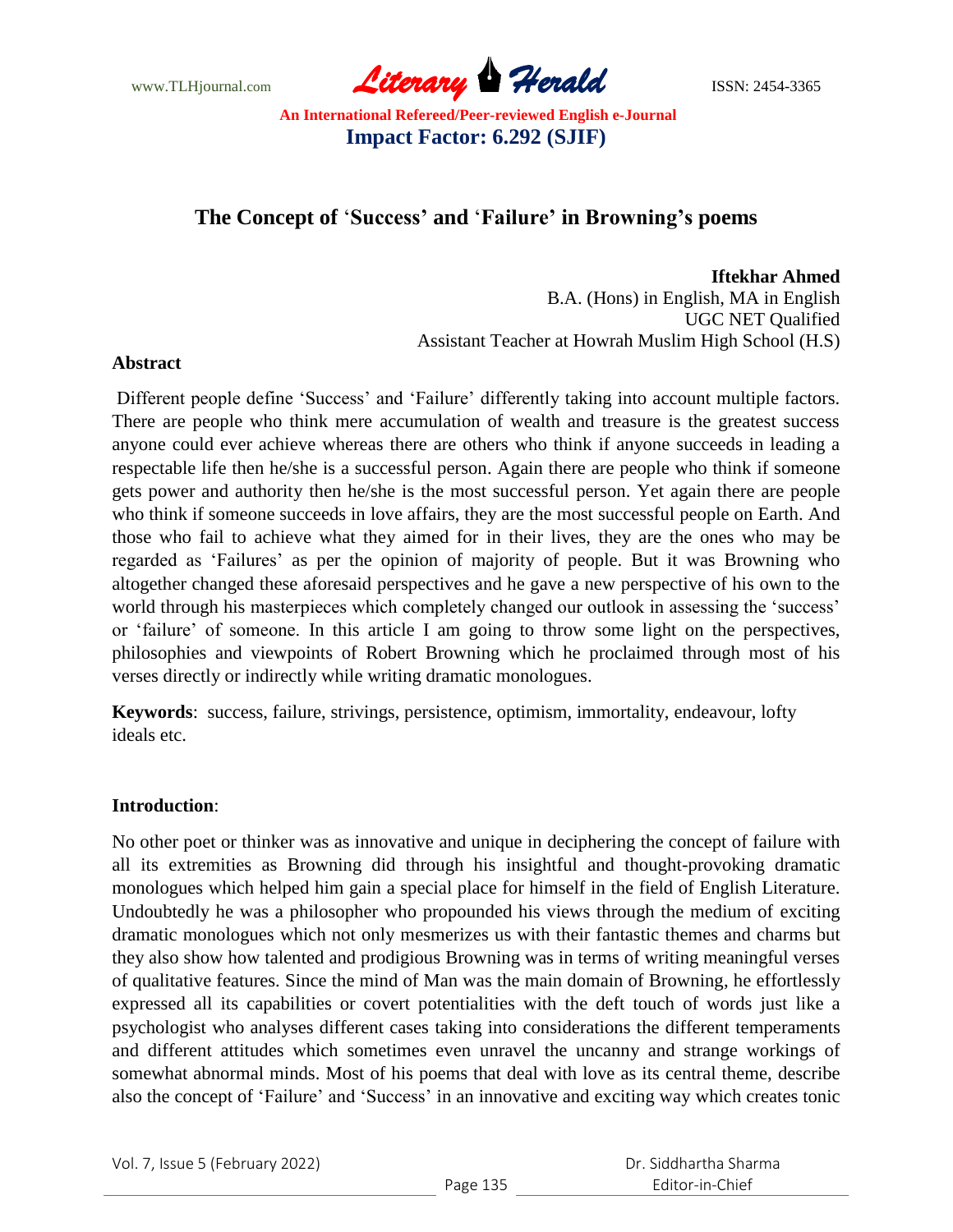www.TLHjournal.com *Literary Herald*ISSN: 2454-3365

effects for those who feel depressed and languid in their lives. The love poems of Browning don't follow the beaten track of glorifying the beauties and charms of the beloved or the profound sense of grief and sorrow on the part of the lover for his unrequited love rather they highlight the courage, determination, and positive outlook of the lovers even when the circumstances don't allow them to be united with one another. The protagonists of Browning's poems are different from the common- folks in their attitudes and demeanor. At times they behave strangely beyond expectations. The analyses of some of his poems would justify this point crystal-clearly.

## **Browning's optimism in** '**The Last Right Together':**

In this poem the lover realizes that he has failed in his love as the lady whom he loved sincerely and passionately has rejected him as her lover but nonetheless she has accepted the last wish of her so-called lover i.e to ride on the horse's back sitting in front of him. The lover instead of getting frustrated and depressed, gets excited as his last wish at least has got fulfilled which to him is a moment of greatest success in this world. The lover thinks that since this world is created for a temporary period of time by the Almighty, nobody could ever attain perfect success and glory in the true sense of these terms, hence he considers himself lucky as this last ride along with his beloved gives him ample opportunity to experience the joy of riding immensely. The rejection of his love on the part of his beloved doesn't dampen his soul rather he thinks he would be able to regain the lost love of this mundane world in the hereafter as God never does injustice to anyone even in the least degree. Moreover, he justifies his failure by assessing the failures of a large concourse of people who too have failed like him in their respective pursuits. He says:

#### **"***Fail I alone, in words and deeds?*

## *Why, all men strive and who succeeds?"(The Last Ride Together)*

The lover also hopes for eternalizing this moment of achievement as he thinks that perhaps the world might end at the very moment when he is riding along with his beloved and if this really happens then his dream would get fulfilled. The lover expresses his joy in these words:

#### **"I** *and my mistress, side by side*

*Shall be together, breathe and ride,*

*So, one day more am I deified\_\_\_*

*Who knows but the world may end to-night."(The Last Ride Together)*

## **Strange Kind of 'Success' in 'Porphyria's Lover:**

This poem of Browning altogether changes the parameter of love where a strange lover in order to eternalize his lady love safeguarding her from all the ills of society, kills his own beloved in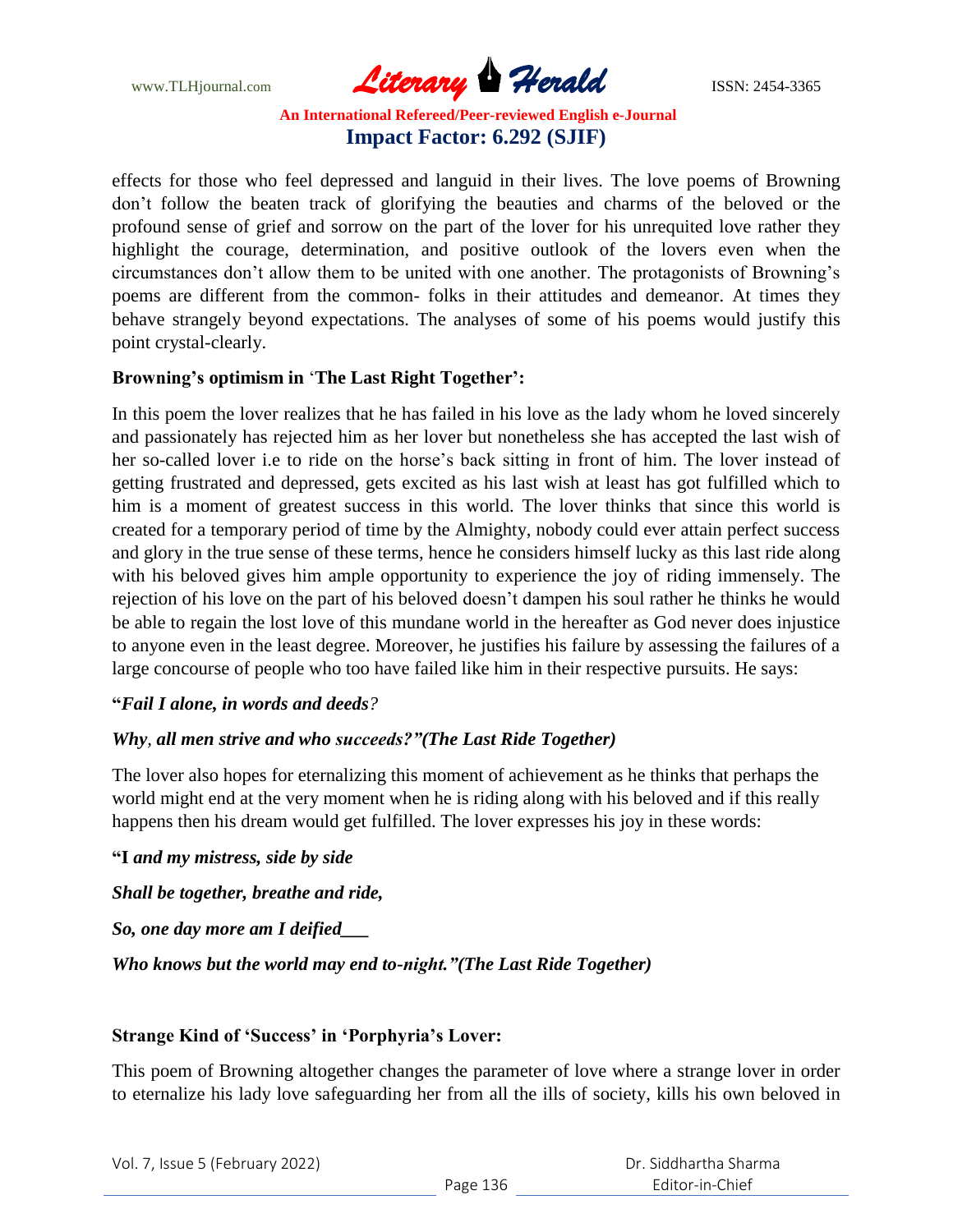www.TLHjournal.com **Literary Herald Herald ISSN: 2454-3365** 

the most unrepentant way believing that he has done the act of kindness to his lady with such strange way of killing by throttling her with her own beautiful hair thereby making his love eternal where none could separate him from his beloved. The lover in this poem is believed to be insane and abnormal but this is not true if we analyse the way he considers the present situation when his beloved defying all the social restrictions and braving the turbulent storm has just come to embrace her lover overpowering all sorts of inhibitions and calumniations and expressing her dormant passion in the arms of her lover. The lover on his part thought the gravity of the situation and he had a plan to eternalize this moment of perfect bliss and happiness when Porphyria was absolutely pure and chaste and she belonged to him alone. Thus he proceeded to kill her not out of any ill-will or malice or any negative tendency rather it was his expression of love for her though it may seem weird and incomprehensible but this is not what it looks like. Browning implies the fact that even this seemingly brutal act doesn't incur the wrath of Almighty as the lover says after committing the crime:

### **"** *And thus we sit together now,*

## *And all night long we have not stirred*

## *And yet God has not said a word!"(Porphyria's Lover)*

These aforesaid lines clearly approve the prompt act of the lover by the Almighty God. The intense feeling of love and passion reaches its culmination in the very act of killing. The deprivation of the beloved's body for the lover is not a failure of his love rather it's a kind of success as he embraced the soul of his love in that moment of impulsive action.

#### **Significance of This Mundane World:**

In one of his most famous dramatic monologues entitled **'A Grammarian's Funeral',** Browning through the character of the Grammarian vehemently expressed his notion that this world is created for a temporary period and everything will perish in the end, hence it is futile to aim for petty goals and celebrate the winnings of trivial objectives. The Grammarian all through his life strove for perfection in his chosen field, therefore he had to renounce all pleasure of the world which the common-folk used to enjoy. The Grammarian unlike the common masses struggled vehemently for achieving perfection but in the course of his pursuit of lofty ideal he died leaving his dream unfulfilled but Browning suggests here that in this world winning or losing doesn't matter at all but what matters is the intent and lofty ideals for which how passionately someone devotes his/her life because God is very kind to all His creatures and He would not let anybody's sincere endeavours and efforts to go in vain. Since the soul of human-being is immortal, every unfulfilled ambitious striving will get fulfilled in the next world after one's death. The Grammarian had a lofty goal, hence he deserved a topmost place for his burial and he got it as well from his disciples who performed his last rites in commensurate with his dignity and **stature.** According to the Grammarian's view, the accomplishment of hundreds of petty objectives signify nothing in comparison with the unfulfilled ambition of a man who sets for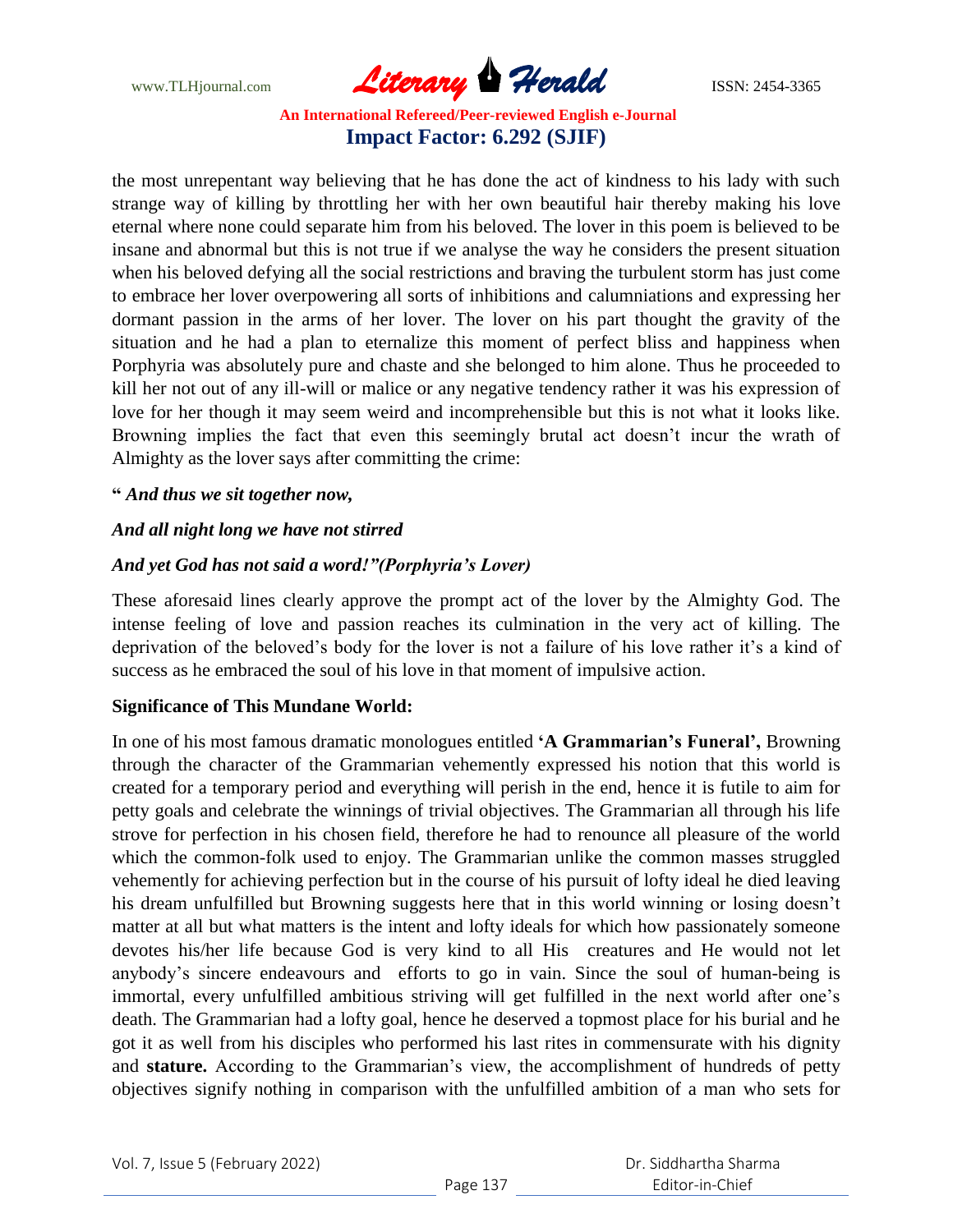www.TLHjournal.com **Literary Herald Herald ISSN: 2454-3365** 

himself quite a huge task for which he sacrifices all the pleasure of life. The following lines from the aforementioned poem clearly indicates this view:

**"** *That low man seeks a little thing to do, Sees it and does it: This high man, with a great thing to pursue, Dies ere he knows it. That low man goes on adding one to one, His hundred's soon hit: This high man, aiming at a million Misses an unit."(A Grammarian's Funeral)*

## **Love as the Greatest of Success:**

In most of his poems such as **'Evelyn Hope', 'One Word More', 'Love Among the Ruins', 'The Statue and the Bust', 'Fra Lippo Lippi' and 'Andrea Del Sarto',** Browning through different characters intends to suggest that in this world those who are in love with some professions or women, can never fail in their strivings because if they fail in this transitory world, it means nothing to them as they are damn sure that their love will reach its highest point in the hereafter and there they are bound to be successful. Browning has the firm belief in the hereafter and he believes whatever a man misses in this world, he surely gets it in the heaven if his striving was sincere and whole-hearted. For Browning the struggles, the obstructions, the evils of society, the darkness and the negative tendencies of lives are complementary elements to strengthen one's faith in the glories and kindness of Almighty God who would reward each of his servant an undefinable heaven for their consistent and selfless devotion towards some lofty ideals.

The lover in the poem **'Evelyn Hope'** is three times elder than his beloved who died at the tender age of 16, yet irrespective of this age difference, he loved her from the bottom of his heart and quite surprisingly he never expressed his love to his beloved till the time she was alive. The lover doesn't think that his love has failed rather he is very hopeful that they would unite again in the heaven as his love for her was genuine and pure and God will never let them separated for a long period of time. Instead of moaning or sobbing at the grave of his beloved, the lover positively accepts her prematured death and is very hopeful to meet her in the next world to fulfill his dream. In the poem **'The Statue and the Bust'**, Browning aims to disseminate the fact that it is not a sin to love someone from the depth of one's heart even if the woman he loves be married to someone else but to him if the lovers don't take any initiative to consummate their heartfelt love